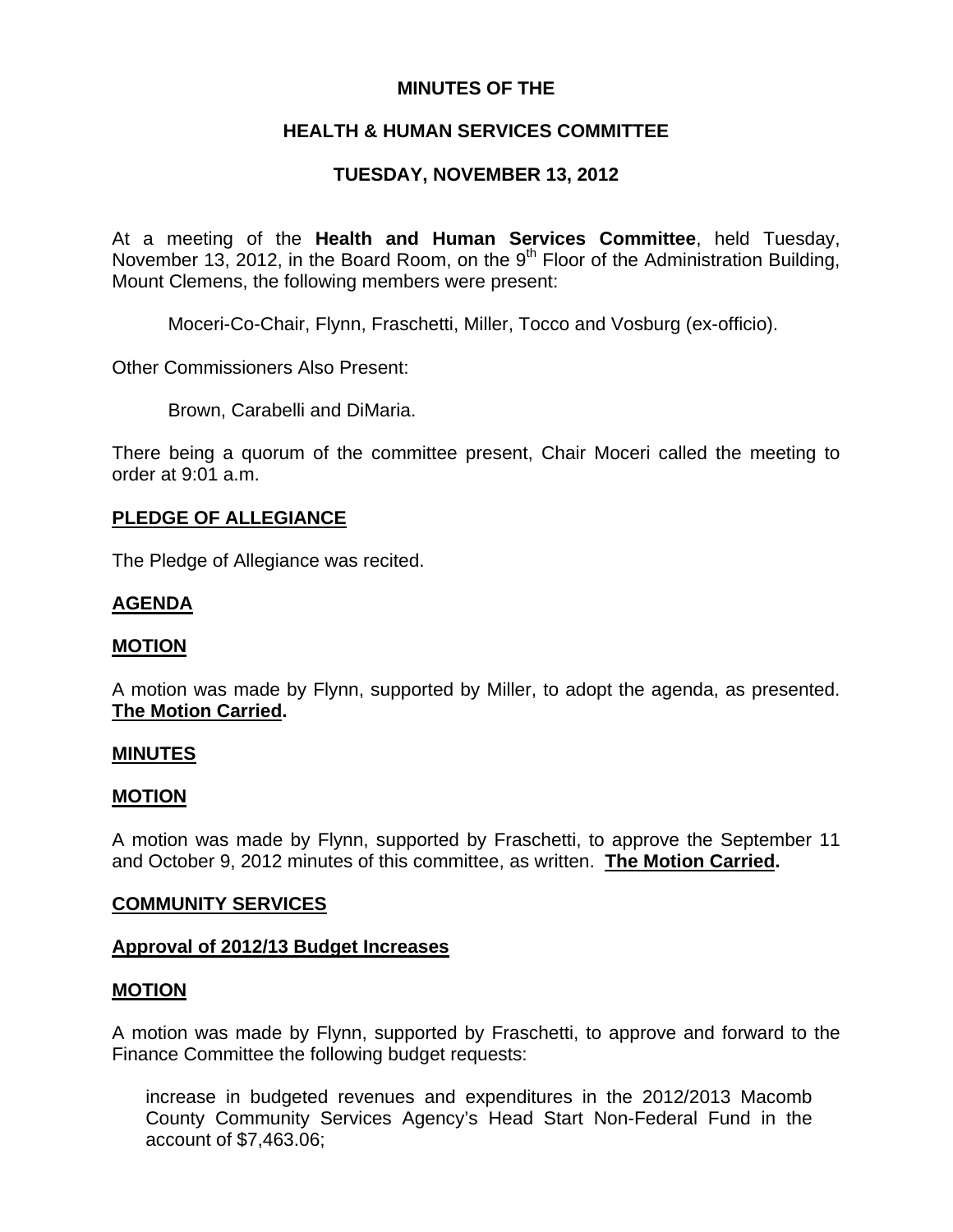budgeted revenues and expenditures in the 2012/2013 Macomb County Community Services Agency's Head Start Non-Federal Program in the net amount of \$28,126;

increase in budgeted revenues and expenditures in the 2012/2013 Macomb County Senior Nutrition Program's Home Delivered Meals-Additional Resources Fund in the net amount of \$15,430.50;

increase in budgeted revenues and expenditures in the 1012/2013 Macomb County Community Services Agency's Weatherization Energy Optimization (EO) Fund in the net amount of \$200,000, bringing the total budget to \$240,000;

increase in budgeted revenues and expenditures in the 2012/2013 Macomb County Community Services Agency's Weatherization Assistance Fund in the net amount of \$256,100, bringing the total grant to \$552,500;

increase in budgeted revenues and expenditures in the 2012/2013 Macomb County Community Services Agency's Fund in the net amount of \$27,100 and

increase in budgeted revenues and expenditures in the 2012/2013 Macomb County Community Services Agency's Senior Nutrition Fund in the net amount of \$8,375, which includes \$1,675 in matching dollars.

Further, these budget actions address budgetary issues only. They do not constitute the Commission's approval of any county contract. If a contract requires Commission approval under the County's Contracting Policy or the County's Procurement Ordinance, such approval must be sought separately.

The following commissioners spoke: Carabelli and Moceri.

Chair Moceri called for a vote on the motion and **The Motion Carried.** 

## **HEALTH**

## **Approval of 2012/13 Budget Increases**

## **MOTION**

A motion was made by Fraschetti, supported by Miller, to approve and forward to the Finance Committee the following budget requests:

increase in budgeted revenues and expenditures in the 2012/2013 Health Grant Fund in the net amount of \$49,783.35 to account for the receipt of a Michigan Department of Environmental Quality Community Pollution Prevention Grant and for the carry-over of funds from the 2012 National Association of County and City Health Officials Medical Reserve Corps Grant;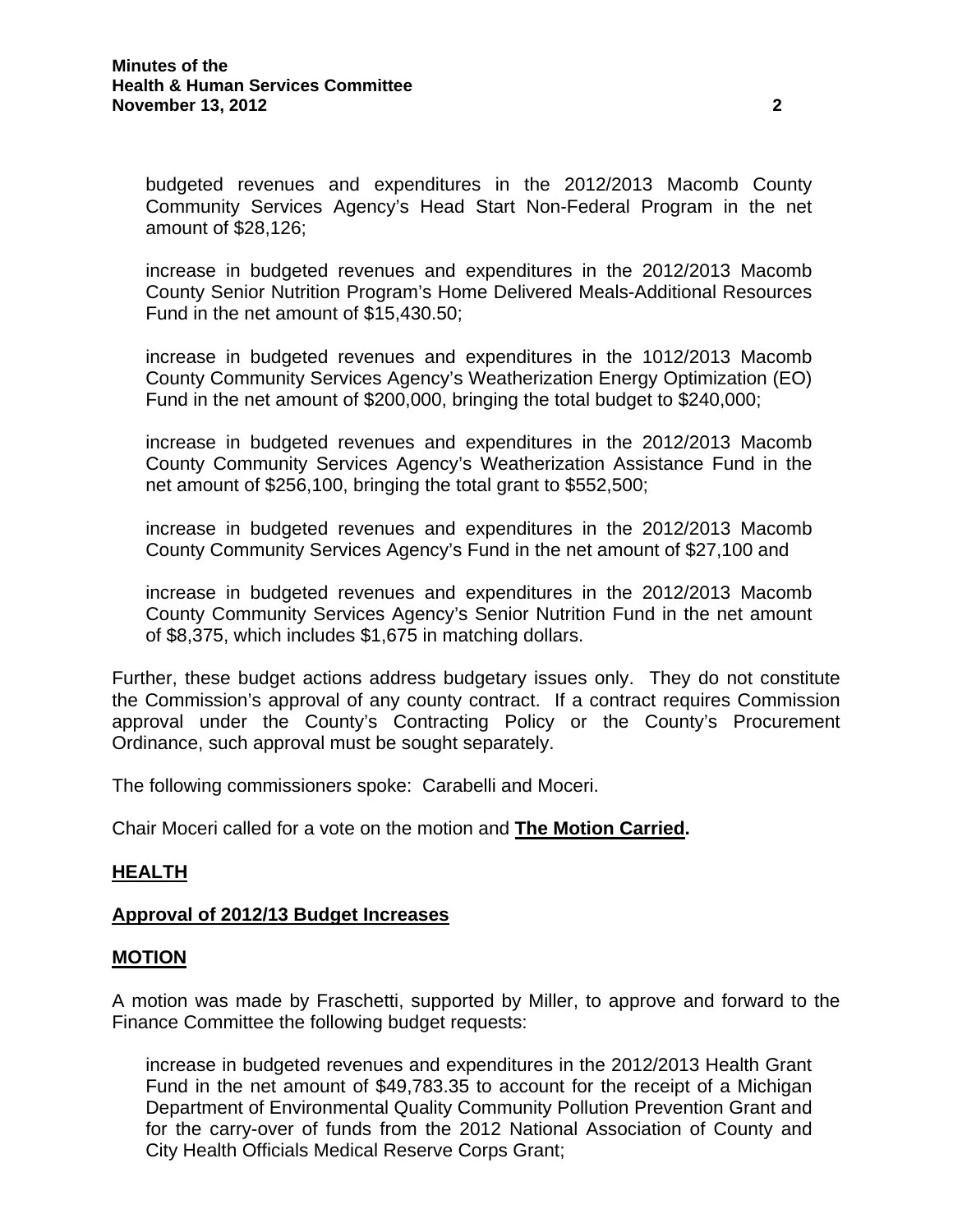changes in budgeted revenues and expenditures in the 2012/2013 Health Grant Fund in the net amount of \$174,538 to account for differences between the final amounts awarded and the amounts included in the 2012/2013 budget approved by the Board of Commissioners in September 2012 and

adjustment in budgeted revenues and expenditures in the 2012 calendar year budget in the net amount of \$1,629,636 to account for the value of vaccines shipped to the Health Department by the federal government through the State of Michigan.

Further, these budget actions address budgetary issues only. They do not constitute the Commission's approval of any county contract. If a contract requires Commission approval under the County's Contracting Policy or the County's Procurement Ordinance, such approval must be sought separately.

The following commissioners spoke: Carabelli, Miller and Moceri.

Chair Moceri called for a vote on the motion and **The Motion Carried.** 

## **VETERANS**

## **Approve Equipment Purchase for Veterans Services Department**

Kermit Harris, Director, stated that the equipment will support the duties of the Michigan Veterans Trust and Macomb Veterans Relief Fund.

## **COMMITTEE RECOMMENDATION – MOTION**

A MOTION WAS MADE BY FRASCHETTI, SUPPORTED BY FLYNN, TO RECOMMEND THAT THE BOARD OF COMMISSIONERS APPROVE THE PURCHASE OF ONE LAPTOP COMPUTER, ONE DOCKING STATION WITH MONITOR, KEYBOARD AND MOUSE, ONE FLASH DRIVE, ONE MICROSOFT LICENSE AND ONE NOTEBOOK BAG ON WHEELS FOR VETERANS AFFAIRS AT A COST NOT TO EXCEED \$1,852.46; FUNDING IS AVAILABLE IN THE VETERANS AFFAIRS CAPITAL EXPENSE – COMPUTER EQUIPMENT FUNDS; FURTHER, A COPY OF THIS BOARD OF COMMISSIONERS' ACTION IS DIRECTED TO BE DELIVERED FORTHWITH TO THE OFFICE OF THE COUNTY EXECUTIVE.

The following commissioners spoke: Carabelli and Miller.

Chair Moceri called for a vote on the motion and **THE MOTION CARRIED.**